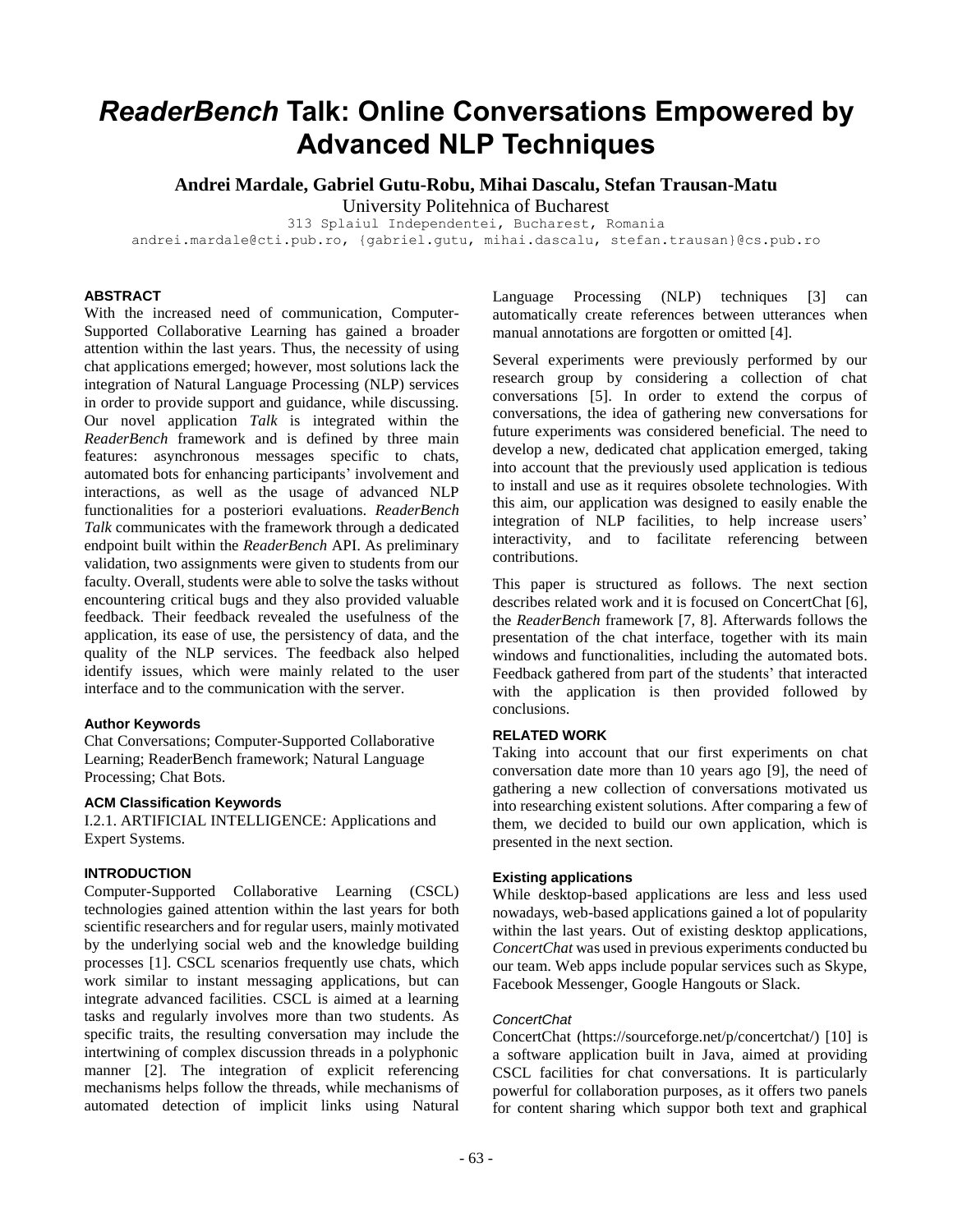elements. Among the most important features, it is worth mentioning the referencing system. References are messages explicitly annotated by participants as replies to prior utterances. The key aspect of ConcertChat is the fact that responses can be posted both to text utterances and to elements drawn on the whiteboard. Due to the dynamic character of chat environments, chaining ideas can be problematic when multiple participants actively discuss; ConcertChat overcomes this impediment with the aid of explicit referencing. Thus, linking a text message to a piece of drawing enriches communication expressivity and reinforces the outlined ideas. Another benefit of the replybased communication tools is the ability to decrease confusion among participants, as the flow of discussions is enhanced. By using replies, text coherence is improved and discourse becomes more cursive [6].

ConcertChat offers persistent storage of conversations; thus, people who join a room later on can have access to the entire conversation and can easily get involved. Another advantage of the persistency is the fact that scientific analyses can be made a-posteriorly. Both texts and the drawn elements are kept in the history, thus allowing users to easily revert to a discussion to a previous state.

ConcertChat was used for creating of the corpus of conversations used in our previous experiments [11]. As the software application was not updated since 2007 and is based on currently obsolete technologies, the stringent need of building a dedicated application emerged.

#### *Web-based application*

One of the main issues of available online applications is the lack of the facility to export conversations for follow-up analyses. Moreover, most applications (e.g., Slack) limit the number of messages that can be retrieved for free usage. Moreover, the majority of such services are also based on central servers that store the entire conversation (sometimes un-encrypted), thus exposing sensitive information. The deletion of conversations is also sometimes a tedious task. Needless to say, there are no NLP facilities integrated within existing online applications.

#### *The need for a dedicated chat application*

Our decision was to create a new user-friendly web application, as a dedicated endpoint for analyzing chat conversation was already implemented within the *ReaderBench* Application Programming Interface (API) [12]. The increasing spread of online services in the detriment of desktop applications also motivated the decision to create it as a web interface. Such applications usually work without the need to install additional software, which makes them easier to be used, while increasing the availability of server-side hardware resources for advanced processing. Thus, we are able to use our API in order to render collaboration results and sociograms.

# **The** *ReaderBench* **CSCL endpoint**

*ReaderBench* is an advanced multi-lingual Natural Language Processing framework [12]. The assessment of chat conversations is one of the provided functionalities within the Application Programming Interface (API) and it is used for the development of the chat application. A dedicated endpoint is publicly available through POST requests sent to the *ReaderBench API* at [http://readerbench.com/api/cscl](http://readerbench.com/api/cscl-processing)[processing.](http://readerbench.com/api/cscl-processing) This service performs multiple NLP analyses, out of which we highlight:

- Keywords extraction;
- The assessment of users' participation throughout the conversation;
- The evaluation of participants' interactions;
- The assessment of collaboration in regard to social knowledge building, based on Cohesion Network Analysis [13];
- Specific indices, denoting characteristics such as participation and collaboration for each participant.

The CSCL processing service requires the following input parameters to perform a request:

- The chat conversation to be processed, provided in a specific XML format, compatible with ConcertChat;
- The language of the conversations (English and French are currently supported);
- The pre-trained corpus to be used for the integrated semantic models. A corpus consisting of documents comprised of both general and specific terms is recommended; TASA (http://lsa.colorado.edu/ spaces.html) is a good example for current experiments;
- A similarity threshold for calculating semantic similarity scores between concepts; only the scores exceeding the threshold will be retrieved;
- Options for advanced computations such as the enabling of the part-of-speech tagger, which is aimed at detecting words' parts of speech, or the dialogism mechanism, which allows the detection of semantic chains.

The output data provided as response by our CSCL processing service include:

- Participants' interactions,;
- The evolution of participants' contributions to the overall conversation;
- Knowledge brought by each participant to the conversation;
- The manner in which users' points of view (i.e., voices from dialogism) intertwine throughout the conversation;
- The most relevant concepts of the conversation, together with the semantic relatedness links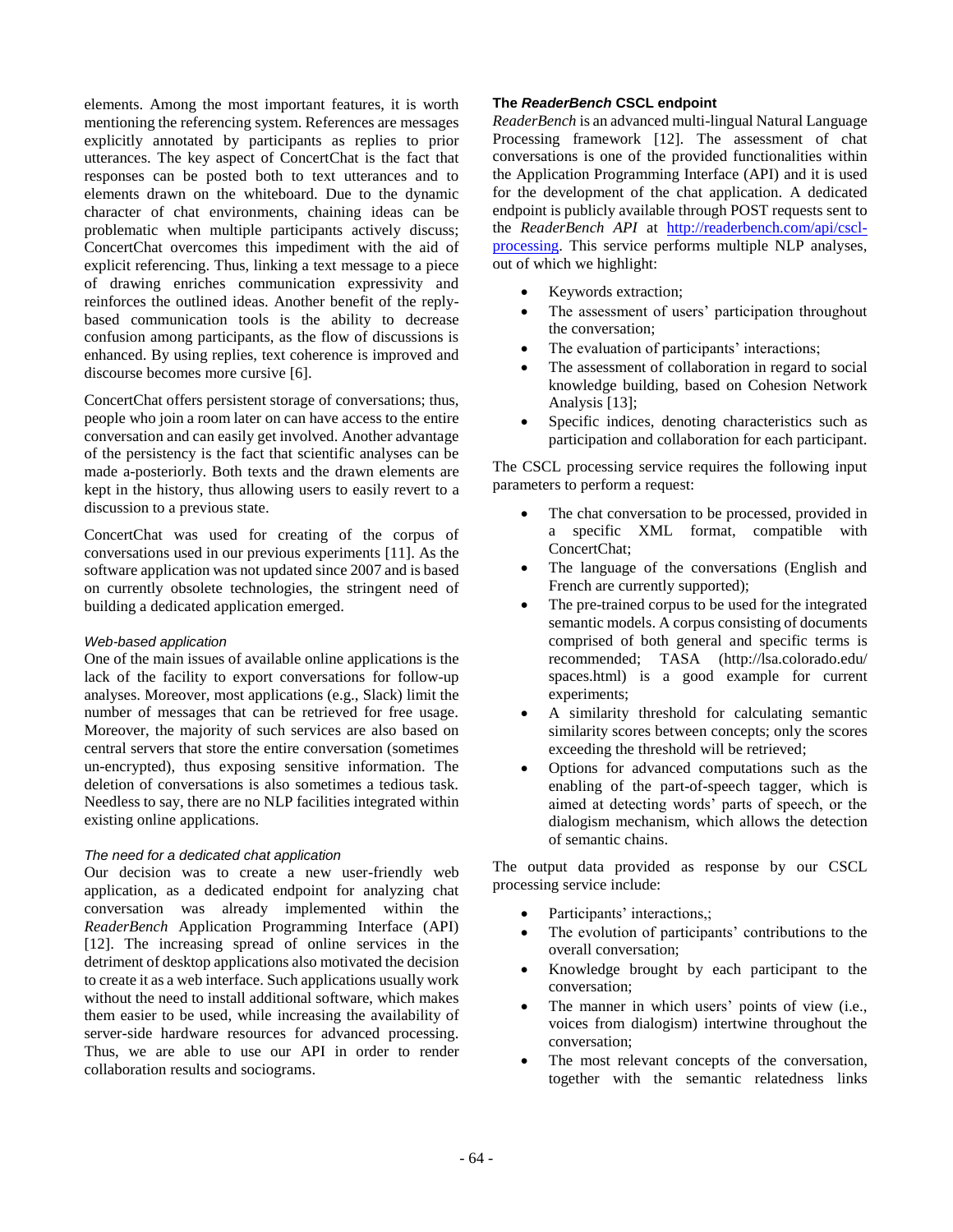between them, which may be used for creating a concept map;

Indices denoting CSCL features specific per user, such as their number of contributions, their degree of inter-animation, the overall score of their contributions or their degree in terms of posted and received messages.

The participants' evolution and interaction graphs, together with the map of concepts have been used within the chat application to visually express the main characteristics of a chat conversation. Information with regards to participants' collaboration and participation effects have been associated also with each utterance in order to highlight intense collaboration sections within the conversation. Our aim is to allow users to easily analyze chats with the help of specific visualizations presented in detail in the following section.

#### **THE CHAT SYSTEM**

The chat application is part of the *ReaderBench* website [14] and is available at [http://chat.readerbench.com.](http://chat.readerbench.com/) It works as a stand-alone application that can be used only by registered users. The homepage displays a guide that explains how users can register and login, how rooms can be created or how other conversations can be joined. Additional explanations regarding the interface of a room are also displayed, followed by short explanations describing the bots and the automated analyses perform on the conversations.

Our chat application is characterized by three main features: asynchronous messaging, automated bots for enhancing participants' activity and interactions, and the integrated NLP functionalities. Asynchronous messages allow users to access conversations, even after signing out and rejoining a room later on. Automated bots help participants to focus on the conversation by suggesting them to be more active or to express their opinions with regards other participants' ideas. Advanced NLP functionalities include visual graphs performed after a discussion is finished, with the help of the *ReaderBench* API. The graphs are based on the outputs provided by the *ReaderBench* processing endpoint.

#### *The List of Chat Rooms*

On sign-up, users have to read the Information Consent, which provides details that their contributions may be used for scientific research and that users have the right to be forgotten from the system; on this request, their usernames will be replaced by a random nickname.

Upon sign in, users are redirected to a page listing the discussion rooms. Here, they can either create a new room or join an existing one. Figure 1 shows the interface of the chat application displayed after sign in. Each conversation in the list displays its creator, the room name and the creation date. After clicking a conversation, the user is redirected to the room.

| <b>Chat Agent</b> | <b>Chat Rooms</b>    | Student 43 -<br><b>User</b> |  |  |  |
|-------------------|----------------------|-----------------------------|--|--|--|
| <b>Chat Rooms</b> |                      |                             |  |  |  |
| + New Room        |                      |                             |  |  |  |
| Student 173       | room1                | May 5, 2018                 |  |  |  |
| Student 179       | Adnotatorii          | May 6, 2018                 |  |  |  |
| Student 153       | <b>Chatbots</b>      | May 10, 2018                |  |  |  |
| Student 203       | RalucaAliMihaiRazvan | May 11, 2018                |  |  |  |
| Student 389       | TheATeam             | May 11, 2018                |  |  |  |
| Student 151       | <b>Chat Standoff</b> | May 11, 2018                |  |  |  |
| Student 199       | chat4NLP             | May 12, 2018                |  |  |  |
| Student 102       | NLP_Chat             | May 13, 2018                |  |  |  |
| Student 77        | <b>TeamNLP</b>       | May 13, 2018                |  |  |  |

**Figure 1. Main interface after login showing all available chat rooms.**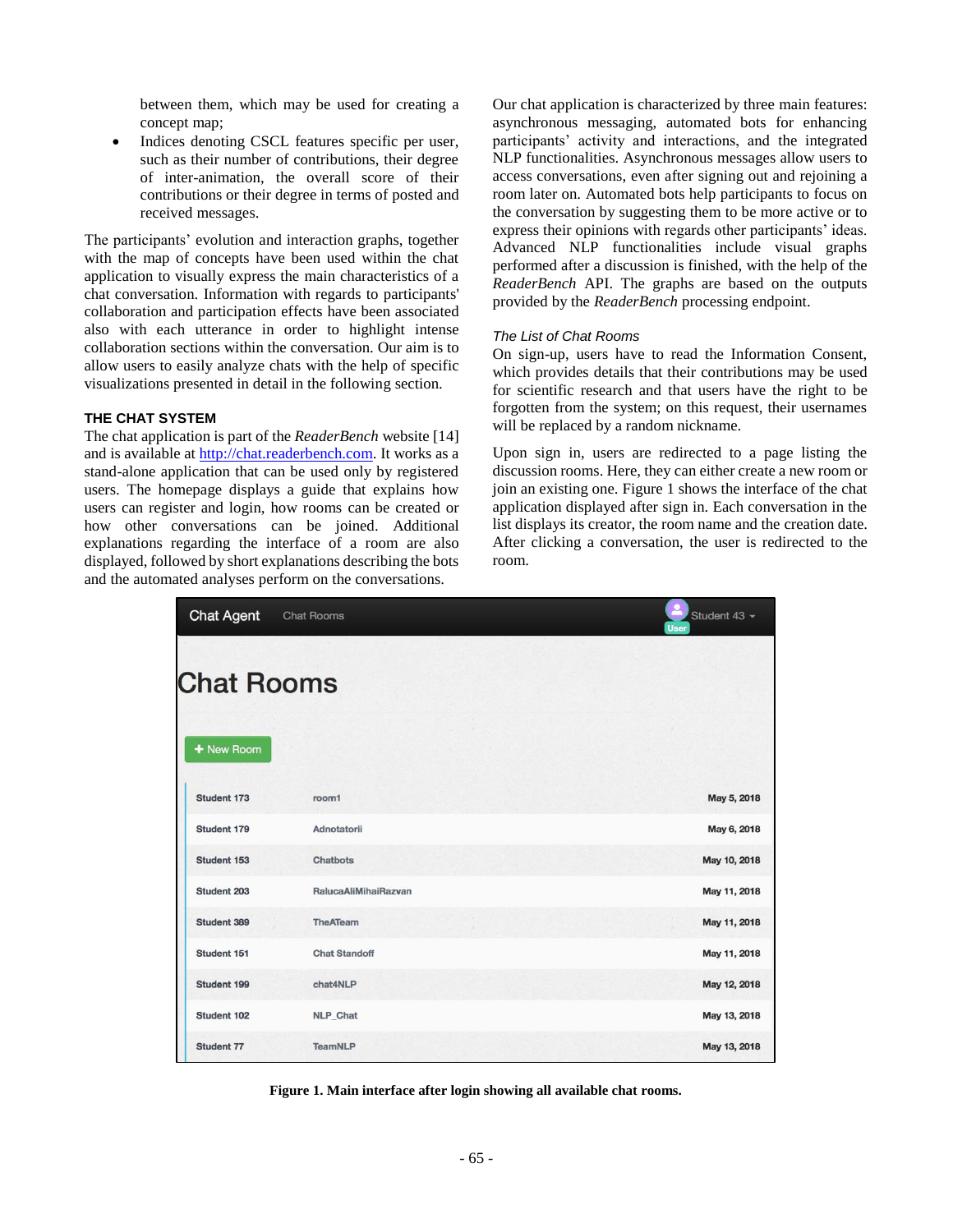# *The Room Interface*

Figure 2(a) shows part of a discussion established between a group of students within the chat application. It can be observed that some utterances were added as replies to previous utterances. This can be performed with the help of

the "reply-to" button displayed as an arrow besides the participant's name. The application also saves the timestamp of each contribution and it exports discussions as an XML files, following the format which ensures compatibility to previous experiments.



**Figure 2. (a) Preview of a discussion performed within the chat application. (b) Social Knowledge Building and Dialogism evolution graphs of a sample conversation.**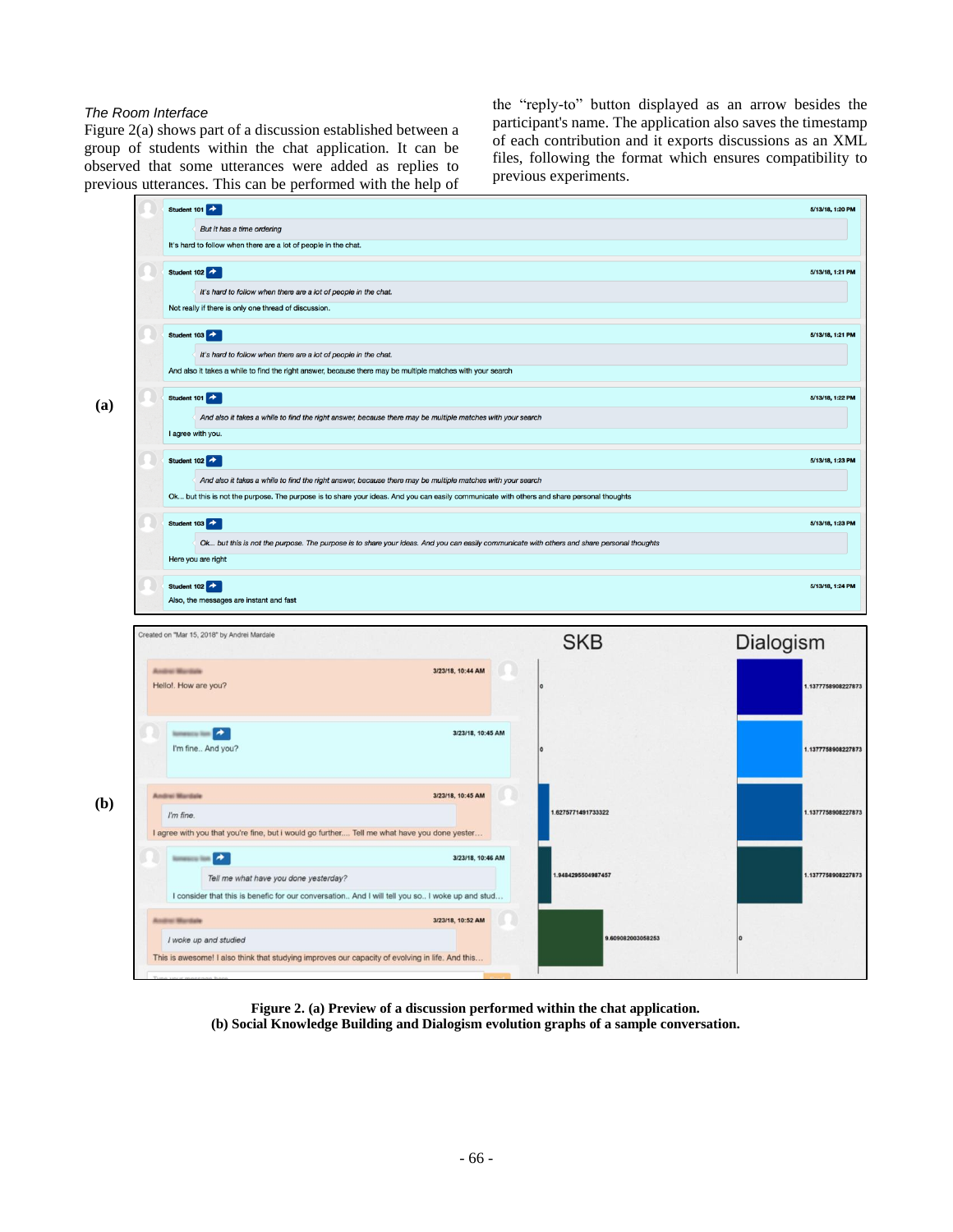# *The Chat Bots*

Within a discussion, the implemented chat bots intervene and try to regain the focus of users and to stimulate their participation. The current version of our application integrates two chat bots. The first bot is aimed at increasing users' interaction by asking participants, who did not formulate replies for other participants' contributions, to express their thoughts. The second bot tries to stimulate the conversation by asking users who did not show activity within a predefined time period if they are still present in the discussion or what is their opinion.

# **NLP Services**

The chat application communicates with *ReaderBench API* and the response of the service is used for building visual

graphs such as the social knowledge building and the dialogism evolution graphs  $[15]$  – see Figure 2(b). Figure 3(a) presents the concept map of a sample conversation, where the size of a node (i.e., keyword) shows its relevance throughout the conversation, while the length of an edge depicts the semantic distance between two concepts. Only the links with similarity scores above the provided threshold (which is set to 0.3 out of 1 in the application) are drawn. Figure 3(b) shows the participant evolution graph for the conversation, which helps monitor the evolution of each participant throughout the conversation. The horizontal axis follows the conversation timeline, while the vertical axis shows the overall score of user's contributions.



*Utterance Identifier*

**Figure 3. (a) Concept Map and (b) Participant Evolution graph for a sample conversation.**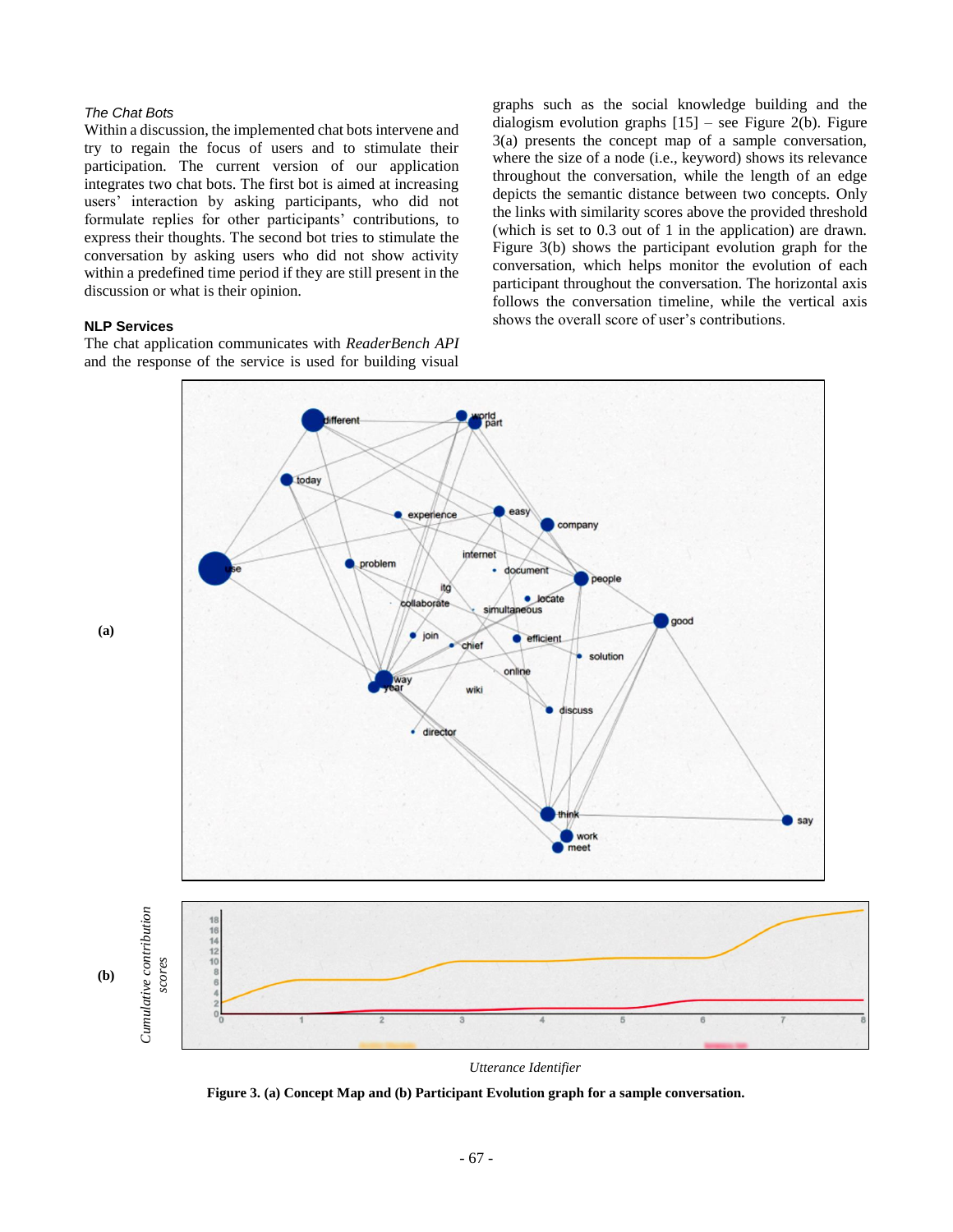# **FEEDBACK**

The students involved in our experiments were asked to provide free text feedback for the chat application by e-mail. Although the number of feedbacks was pretty small (just 6 out of about 40 participants), they helped us identify the strengths, the main issues and some recommendations for improving the application. Table 1 shows this information together with the corresponding number of students emphasizing a certain idea, in descendant order. Based on the gathered feedback, we evaluate the relevant issues or recommendations and propose solutions for them. We also assign priority scores (on a scale of high, medium and low), which are aimed at showing the most important issues to be solved by the developers.

### *Strengths*

Two out of the six students who provided feedback mentioned the application's strengths. Both considered the application as a good environment for conversation (S1) which can be used with ease (S2). One user noticed that the application was able to maintain the conversation even after they accidentally closing the browser (S3), which is also considered positive. Students noticed the capability to use advanced NLP functionalities on the resulting conversation.

#### *Issues*

The students focused more on identifying issues and each of them emphasized at least two problems. The highest priority

is assigned to the lack of the window's auto-scroll facility when new messages are received (I1), which was emphasized by four out of six students. Long duration in sending and receiving messages (I2), as well as misleading messages of users joining and leaving the room even when this did not happen (I3) was noticed by two of the users. One out of six students also noticed the inability to use the "Drag & Drop" facility for simulating the "reply-to" option (I4). Another student encountered problems with messages that were sent, but never showed up in the conversation (I5).

I1 should be immediately incorporated as it helps users to focus at new messages and easily follow the conversation. I2 was identified as being caused by the limited hardware resources currently being used for testing the application. The usage of this platform in a production environment with additional resources should be tested. I3 is a coding bug related to the calculation of the users' time of inactivity and it was immediately addressed. I4 was not observed during our internal tests on multiple operating systems and browsers, thus it might be a specific issue to the user's environment; follow-up analyses will be conducted. I5 also did not occur during our tests and, being reported by only one user out of 40, might exhibit a specific environment condition. However, since this is a critical functionality, we decided to consider this issue as more important. Based on these assumptions, we assigned priorities for each one of the identified issues.

| #                                  | Feedback                                                                                                            | No.<br>students | <b>Priority</b> |  |
|------------------------------------|---------------------------------------------------------------------------------------------------------------------|-----------------|-----------------|--|
| Strengths (2 students)             |                                                                                                                     |                 |                 |  |
| S <sub>1</sub>                     | NLP functionalities: The application is a good environment for chat conversations and<br>NLP tasks related to them. | 2/2             | N/A             |  |
| S <sub>2</sub>                     | Ease of use: The application is exciting, and it can be easily used by any user.                                    |                 | N/A             |  |
| S <sub>3</sub>                     | Persistency: The conversation could be found even after the user accidentally closed the<br>browser.                | 1/2             | N/A             |  |
| <i>Issues</i> (6 <i>students</i> ) |                                                                                                                     |                 |                 |  |
| I <sub>1</sub>                     | The users had to scroll when new messages are received in order to read them.                                       | 4/6             | High            |  |
| I2                                 | Lags in sending and receiving messages were observed.                                                               |                 | Low             |  |
| I3                                 | Misleading messages of users joining and leaving the room were noticed.                                             |                 | High            |  |
| I4                                 | The "Drag & Drop" facility for the "reply-to" option could not be used.                                             | 1/6             | Low             |  |
| I <sub>5</sub>                     | Some messages that were sent did not show up in the conversation.                                                   | 1/6             | Medium          |  |
| Recommendations (2 students)       |                                                                                                                     |                 |                 |  |
| R1                                 | An option to disable the bots should be included.                                                                   | 2/2             | Medium          |  |
| R2                                 | Awareness messages (e.g., showing that a participant is typing a new message) should be<br>included.                | 1/2             | Low             |  |

**Table 1. chat application issues, recommendations and strengths based on students' feedback.**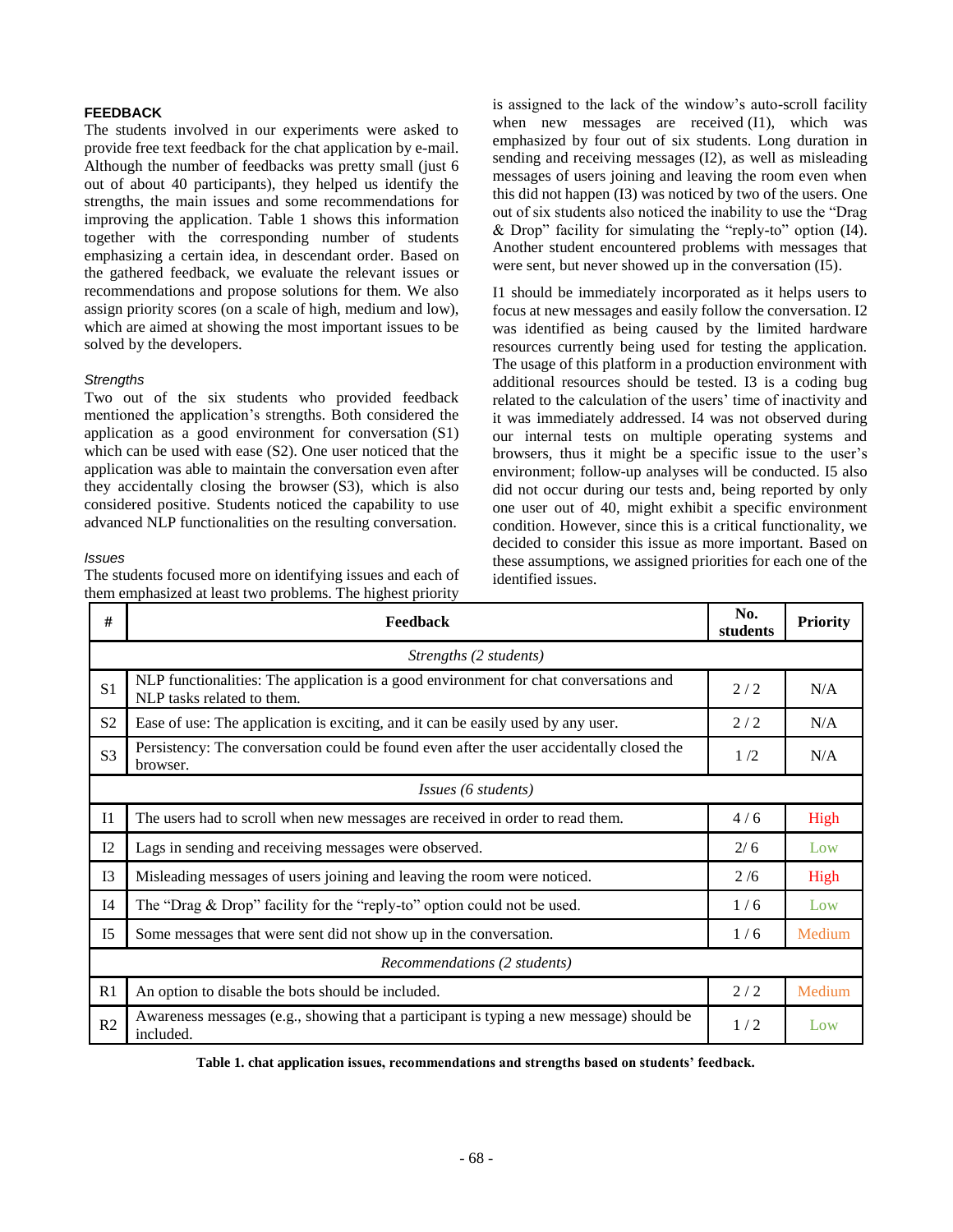### *Recommendations*

Just two of the six students provided recommendations. Both of them requested to include a facility for disabling the bots  $(R1)$ . One of them also proposed the inclusion of some awareness messages – e.g., a message showing when someone is typing a new contribution (R2).

With regards to the priorities of these recommendations, R1 might be helpful for users' interaction with the platform, but it is not beneficial to certain educational conditions that we want to setup. R2 might also be beneficial, but our experience with other applications showed that this kind of messages are displayed when only two participants are involved in a conversation; otherwise, the chances are extremely high that someone from a group of 5 persons is typing at a certain moment, thus making the message less helpful.

# **CONCLUSIONS**

This paper introduced our new chat application – *Talk* – integrated with the *ReaderBench* framework. The application allows multiple users to connect to a chat room and discuss. It also provides multiple analyses making use of the *ReaderBench API* and the corresponding advanced NLP functionalities. The aim of this application is to support users discuss various topics and even solve tasks in a collaborative manner, encourage creativity, as well as active participation.

In order to test the environment, multiple students were asked to discuss on a specific topic specific to the course curriculum. Their conversations were exported and saved for future analyses. Students were also asked to provide feedback, which helped us identify the strengths, the issues, and some recommendations for future development. In general, students found the application as being useful for collaboration. The identified issues and the provided recommendations were mainly related to the interface and to users' interactions. Overall, students were able to solve the assignment without encountering severe problems. The provided feedback will be used to improve our application in subsequent releases.

#### **ACKNOWLEDGMENTS**

This work was partially funded by the 644187 EC H2020 Realising an Applied Gaming Eco-system (RAGE) project.

# **REFERENCES**

- 1. Stahl, G., Group cognition. Computer support for building collaborative knowledge. MIT Press, Cambridge, MA, 2006.
- 2. Trausan-Matu, S., 2010. The polyphonic model of hybrid and collaborative learning. In Handbook of Research on Hybrid Learning Models: Advanced Tools, Technologies, and Applications, F. Wang, L., J. Fong. and R.C. Kwan Eds. Information Science Publishing, Hershey, NY, 466–486.
- 3. Manning, C.D. and Schütze, H., Foundations of statistical Natural Language Processing. MIT Press, Cambridge, MA, 1999.
- 4. Gutu, G., Dascalu, M., Rebedea, T., and Trausan-Matu, S., 2017. Time and Semantic Similarity – What is the Best Alternative to Capture Implicit Links in CSCL Conversations? In 12th Int. Conf. on Computer-Supported Collaborative Learning (CSCL 2017) ISLS, Philadelphia, PA, 223–230.
- 5. Trausan-Matu, S., Dascalu, M., Rebedea, T., and Gartner, A., (2010) Corpus de conversatii multiparticipant si editor pentru adnotarea lui. Revista Romana de Interactiune Om-Calculator 3, (1), 53–64.
- 6. Holmer, T., Kienle, A., and Wessner, M., 2006. Explicit Referencing in Learning Chats: Needs and Acceptance. In Innovative Approaches for Learning and Knowledge Sharing, First European Conference on Technology Enhanced Learning, EC-TEL 2006, W. Nejdl and K. Tochtermann Eds. Springer, Crete, Greece, 170– 184.
- 7. Dascalu, M., Dessus, P., Bianco, M., Trausan-Matu, S., and Nardy, A., 2014. Mining texts, learner productions and strategies with ReaderBench. In Educational Data Mining: Applications and Trends, A. Peña-Ayala Ed. Springer, Cham, Switzerland, 345– 377.
- 8. Dascalu, M., Analyzing discourse and text complexity for learning and collaborating, Studies in Computational Intelligence. Springer, Cham, Switzerland, 2014.
- 9. Trausan-Matu, S., Stahl, G., and Zemel, A., 2005. Polyphonic Inter-animation in Collaborative Problem Solving Chats. Drexel University.
- 10.Mühlpfordt, M. and Wessner, M., 2005. Explicit referencing in chat supports collaborative learning. Proceedings of the Proceedings of th 2005 conference on Computer support for collaborative learning: learning 2005: the next 10 years! (Taipei, Taiwan2005), International Society of the Learning Sciences, 1149353, 460-469.